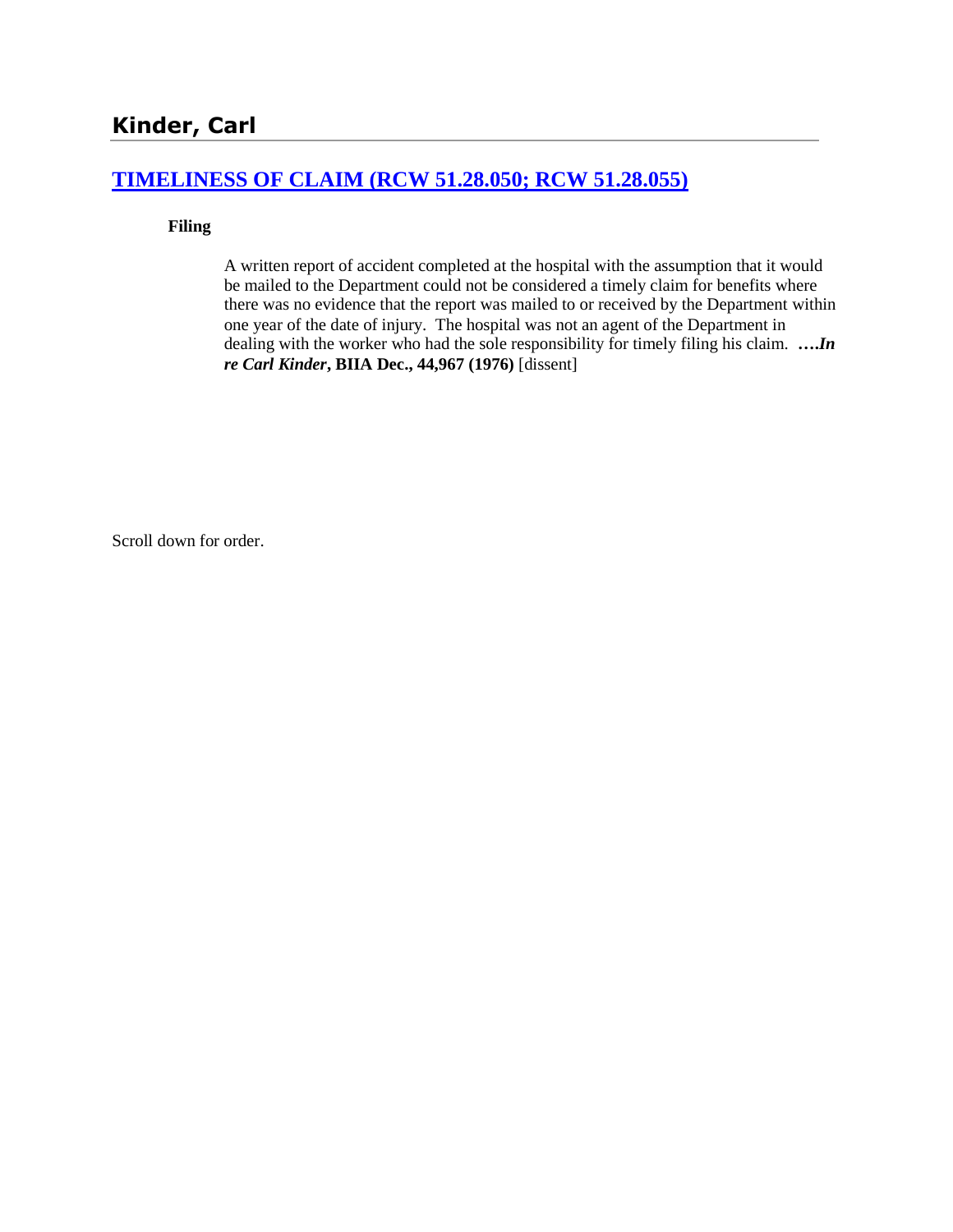#### **BEFORE THE BOARD OF INDUSTRIAL INSURANCE APPEALS STATE OF WASHINGTON**

**)**

**IN RE: CARL KINDER ) DOCKET NO. 44,967**

**CLAIM NO. G-675209 ) DECISION AND ORDER**

APPEARANCES:

Claimant, Carl Kinder, by Jackson, Ulvestad & Goodwin, per Roy E. Jackson and Brian D. Scott

Employer, Buleh Winslow, None

Department of Labor and Industries, by The Attorney General, per Joseph Albo, Robert L. DiJulio, and James Kallmer, Assistants

This is an appeal filed by the claimant on December 30, 1974, from an order of the Department of Labor and Industries dated December 23, 1974, which rejected this claim on the ground that it was not filed within one year after the day on which the alleged injury occurred. **SUSTAINED**.

### **DECISION**

Pursuant to RCW 51.52.104 and RCW 51.52.106, this matter is before the Board for review and decision on a timely Petition for Review filed by the claimant to a Proposed Decision and Order issued by a hearing examiner for this Board on September 11, 1975, in which the order of the Department dated December 23, 1974, was sustained.

The Board has reviewed the evidentiary rulings of the hearing examiner and finds that no prejudicial error was committed and said rulings are hereby affirmed.

The issue before the Board in this appeal is whether the claimant filed a claim with the Department within one year following an injury he allegedly sustained while in the course of his employment with Buleh Winslow on June 15, 1973, as required by the provisions of RCW 51.28.050.

The hearing examiner in his Proposed Decision and Order has adequately discussed the facts upon which the claimant is attempting to rely to substantiate the allegation that he filed his claim within one year of the alleged injury; and therefore there is no need to repeat such facts in detail here.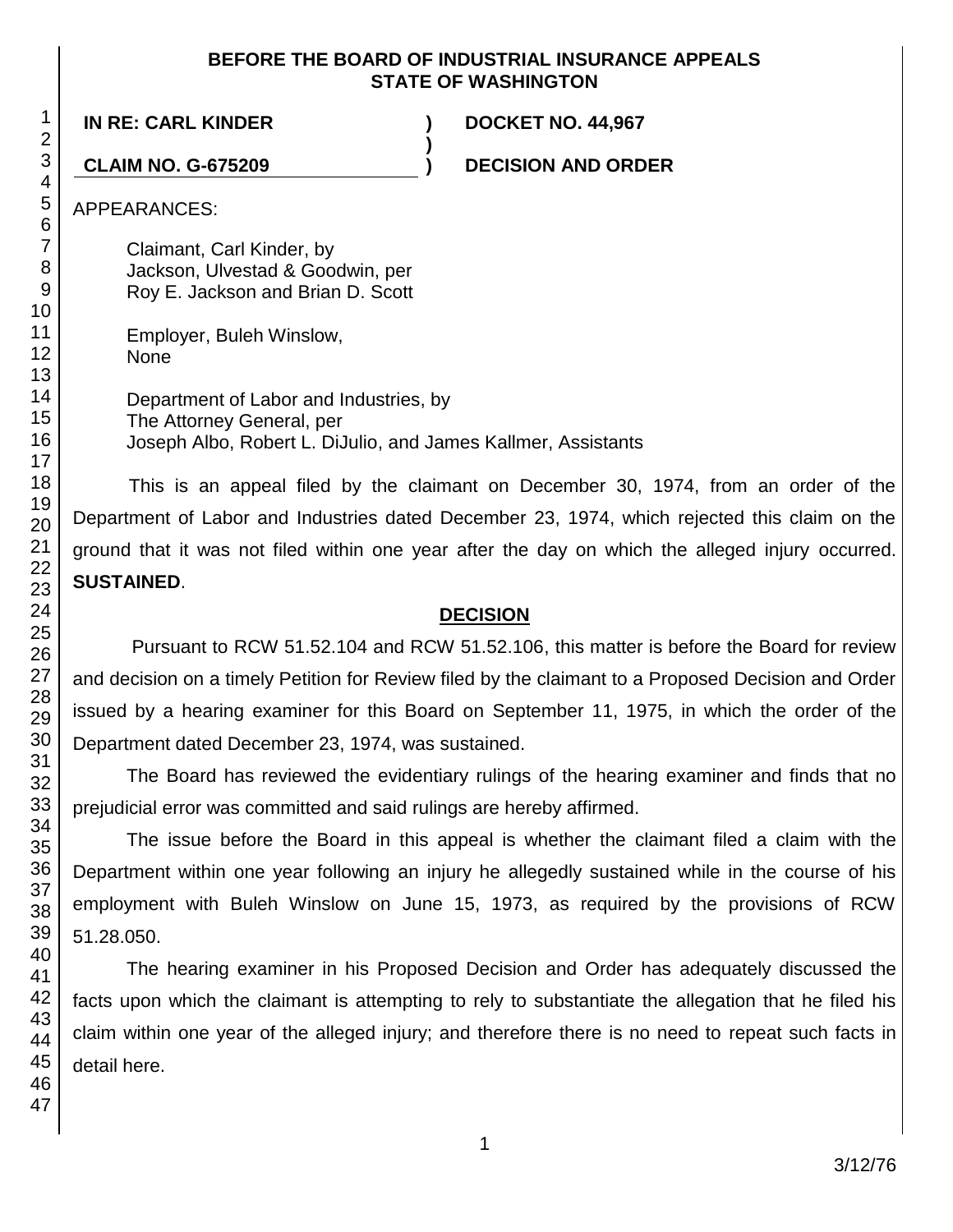It has been held by our Supreme Court that in order to qualify as a "claim," some sort of written information must be received by the Department which "reasonably directs its attention to the fact that an injury, with its particulars, has been sustained and that compensation is claimed." Beels vs. Department of Labor and Industries, 178 Wash. 301; Nelson vs. Department of Labor and Industries, 9 Wn. 2d 621; and Leschner vs. Department of Labor and Industries, 27 Wn. 2d 911.

There is no evidence presented in this appeal that anything in writing was received by the Department within one year following the date of alleged industrial injury. The claimant testified to somesort of a report that he filled out at a hospital, which he assumed would be mailed to the Department, but he acknowledged that he did not follow up to see whether it actually was in the mail. However, even assuming that claimant did fill out a form in writing at a hospital under the assumption that it was to be mailed to the Department, this did not constitute filing a claim with the Department, because the hospital was not an agent of the Department in dealing with the claimant. Leschner, supra.

In his Petition for Review, counsel for the claimant argues that to deny the claimant benefits on the ground that he did not get an actual claim form into the Department's file, through no fault of his own, would be "controverting" the purpose of the Act. He also alleges that the claimant had applied for benefits under the Act on at least four occasions, two of which were within the one year period. However, we have noted above that filling out a report at a hospital, which the claimant allegedly did on at least two occasions, could not constitute filing a claim with the Department of Labor and Industries. Leschner, supra. Furthermore, the Court has held that the ultimate responsibility for filing a timely written claim rests solely with the workman. Pate v. General Electric Company, 43 Wn. 2d 185.

The claimant's counsel further argues in his Petition for Review that information concerning the alleged injury was transmitted to an employee-agent of the Department, a Mr. William Moffat, within one year, and that it was Mr. Moffat's duty under the Act to assist the claimant in filling out a report of accident. Although claimant's counsel does not argue that by notifying Mr. Moffat of the details of the accident, this constituted filing a claim with the Department, he apparently is urging that mere oral notice to an agent of the Department satisfies the statute.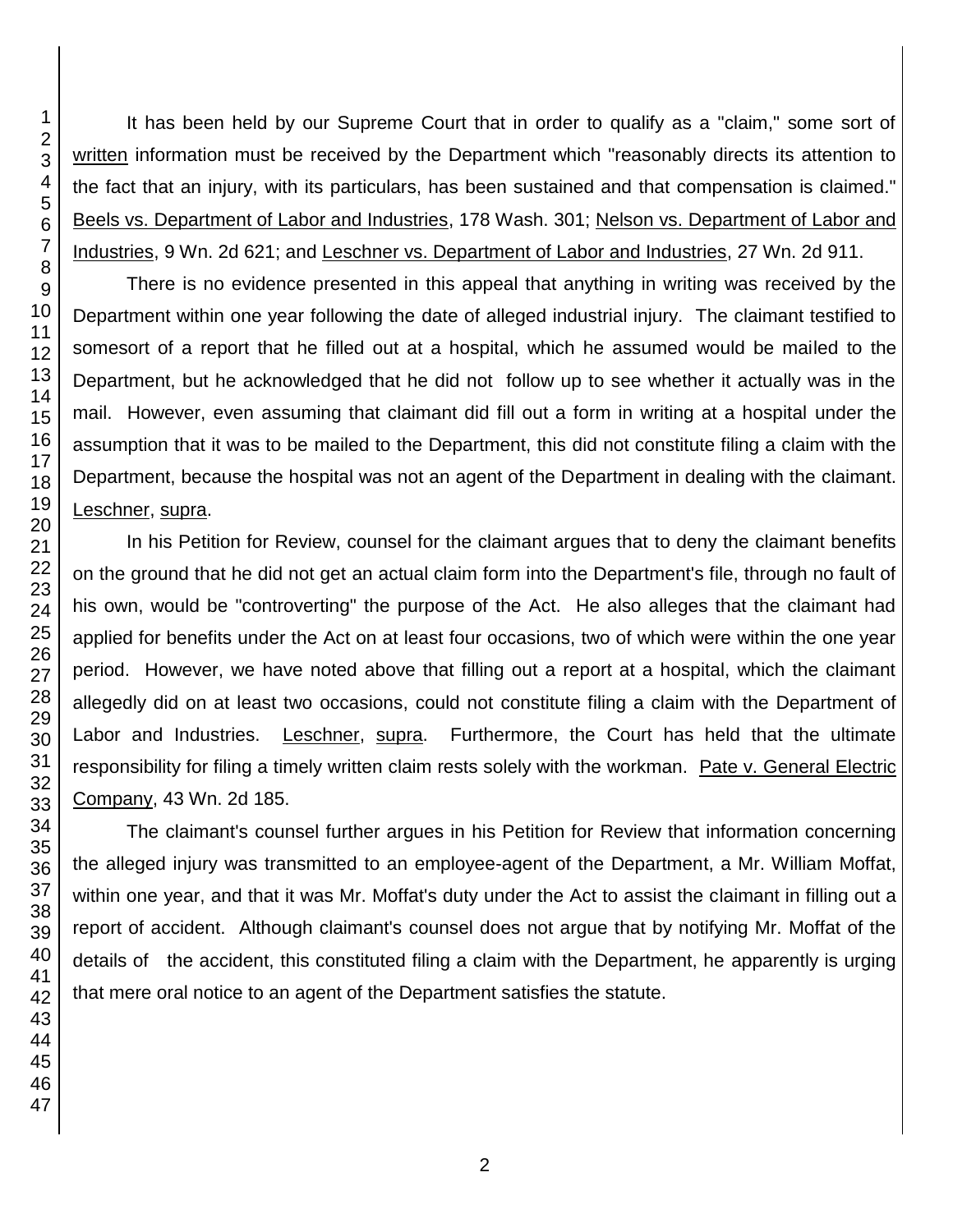We agree with the hearing examiner that there is very serious question concerning the particulars of the conversation that the claimant had with Mr. Moffat, if such conversation took place at all. Mr. Moffat testified that he did not remember any such conversation. The Board does not believe that the statute was satisfied by any vague oral conversation which the claimant may have had with an employee of the Department.

#### **FINDINGS OF FACT**

After a careful review of the entire record, the Board finds as follows:

- 1. The Department of Labor and Industries received a report of accident from the claimant, Carl Kinder, on December 10, 1974, alleging that an industrial injury occurred on June 15, 1973, while the claimant was in the course of employment with Buleh Winslow.
- 2. On December 23, 1974, the Department of Labor and Industries issued an order denying the claim for the reason that no claim was filed by the claimant within one year after the day on which the alleged injury occurred. On December 30, 1974, claimant filed a notice of appeal to this Board, and on January 17, 1975, the Board entered an order granting the appeal.
- 3. Within one year following June 15, 1973, the claimant signed two written reports of some type at Harborview Hospital, containing information concerning an alleged industrial injury occurring on June 15, 1973. Neither of these reports were ever transmitted to the Department of Labor and Industries.
- 4. At no time within one year subsequent to June 15, 1973, did the Department of Labor and Industries receive anything in writing concerning an industrial injury allegedly sustained by this claimant, Carl Kinder, in the course of his employment with Buleh Winslow on June 15, 1973.
- 5. The claimant did not at any time within one year following June 15, 1973, inform an agent for the Department of Labor and Industries that he had suffered an industrial injury and wished to file a claim therefor.
- 6. At no time within one year following June 15, 1973, did an agent of the Department of Labor and Industries mislead the claimant concerning his rights under the Workmen's Compensation Act.

#### **CONCLUSIONS OF LAW**

From the foregoing findings of fact, the Board concludes as follows:

1. This Board has jurisdiction of the parties and the subject matter of this appeal.